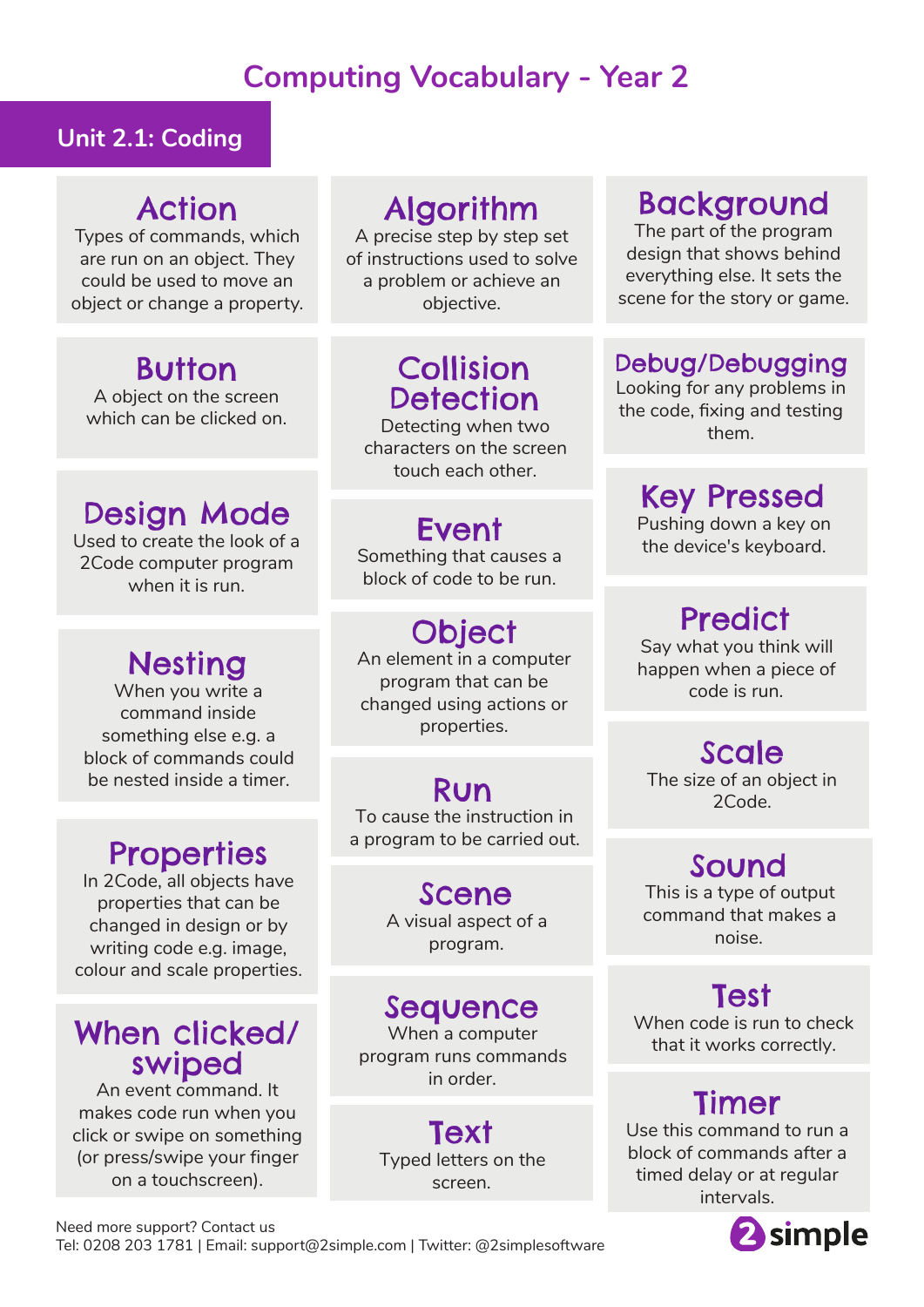#### **Unit 2.2: Online Safety**

## Search

Look for information (in a database or the World Wide Web) using a search engine.

# Display Board

In Purple Mash, this is a tool that enables you to share work with a wide audience.

# Internet

A way to send information from one computer to another anywhere in the world using technology such as phones, satellites and radio links.

# Sharing

Post or repost (something) on a website.

Messages distributed by electronic means from one computer user to one or more people.

Email

# Digital Footprint

The information about a person that exists on the Internet as a result of their online activity.

## Attachment

A digital file sent with an email.



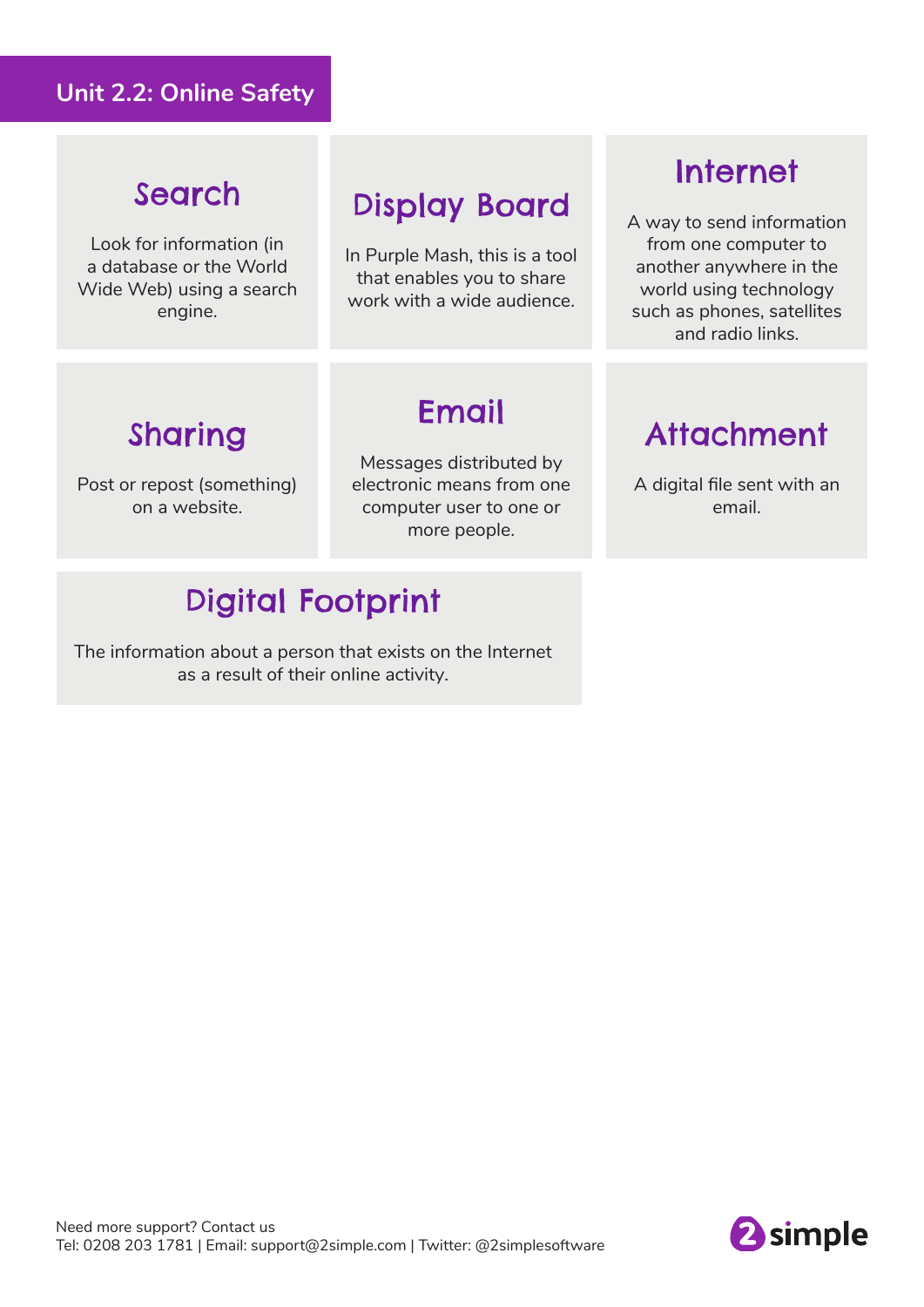#### **Unit 2.3: Spreadsheets**

#### Backspace key

Use this key to delete the character before the current cursor position.

## Copy and Paste

A way to copy information from the screen into the computer's memory and paste it elsewhere without re-typing.

## Columns

Vertical reference points for the cells in a spreadsheet.

# Cells

An individual section of a spreadsheet grid. It contains data or calculations.

# Count Tool

In 2Calculate, this counts the number of cells with a value that matches the value of the cell to the left of the tool.

# Delete key

Use this key to remove the contents of a cell.

## Equals tool

Tests whether the entered calculation in the cells to the left of the tool has the correct answer in the cell to the right of the tool.

## Image Toolbox

Use this to insert images into cells.

## Lock tool

This tool prevents cell values being changed.

#### Move cell tool

This tool makes a cell's contents moveable by dragand-drop methods.

#### Spreadsheet

A computer program that represents information in a grid of rows and columns.

## Rows

Vertical reference points for the cells in a spreadsheet.

# Speak Tool

This tool will speak the contents of a cell containing a number each time the value changes.

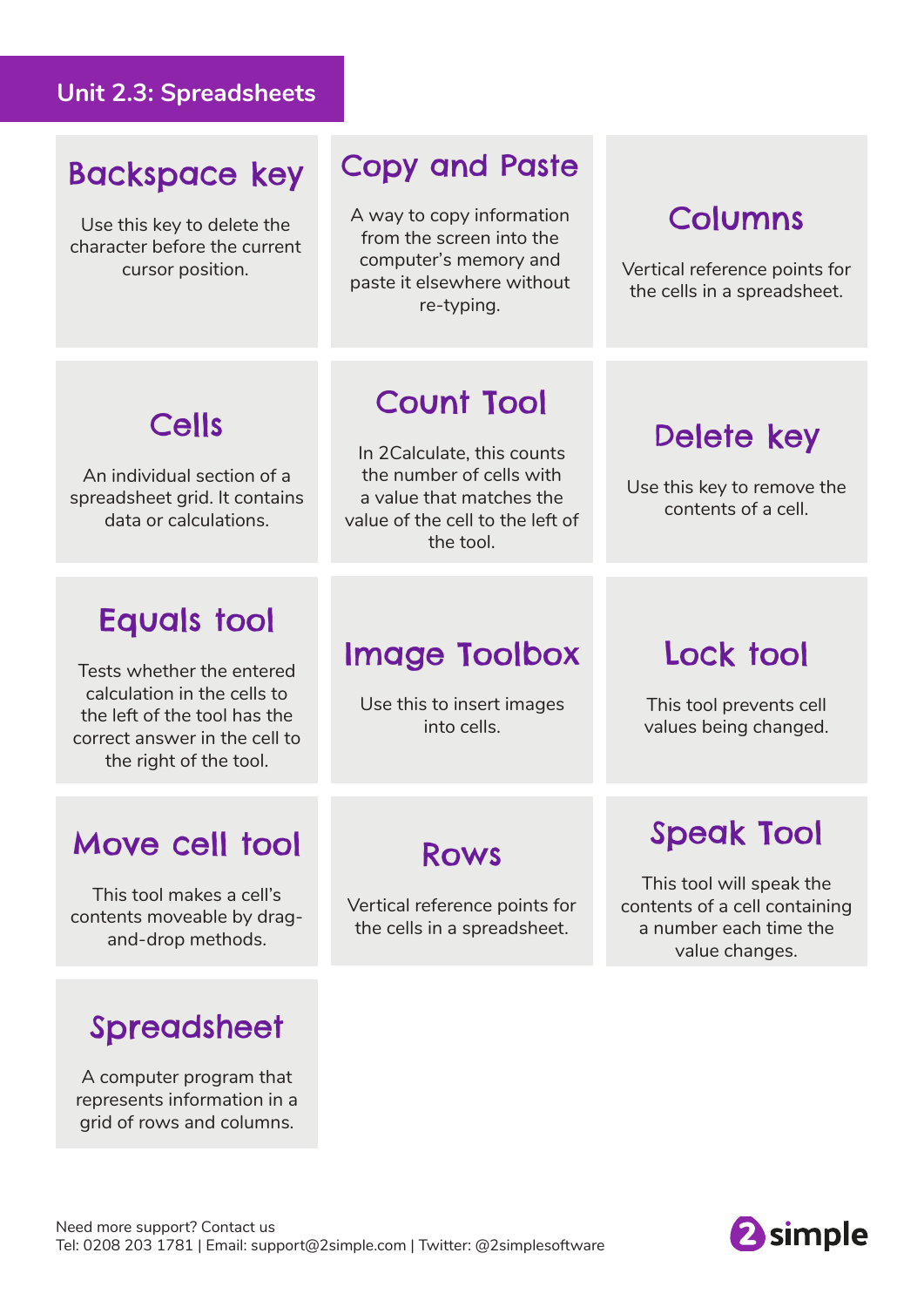#### **Unit 2.4: Questioning**

#### Pictogram

A diagram that uses pictures to represent data.

**Collate** 

Collect and combine (texts, information, or data).

# **Question**

A sentence written or spoken to find information.

# Binary Tree

A simple way of sorting information into two categories.

## **Data**

Facts and statistics collected together that can provide information.

#### Avatar

An icon or figure representing a person in a video game, Internet forum or other online format.

#### **Database**

A computerised system that makes it easy to search, select and store information.

#### **Unit 2.5: Effective Searching**

# Internet

A global computer network providing a variety of information and communication facilities, consisting of interconnected networks and computers.

# Search

Look for information in a database or the World Wide Web using a search engine.

# Search Engine

A program that searches for and identifies items on the World Wide Web.

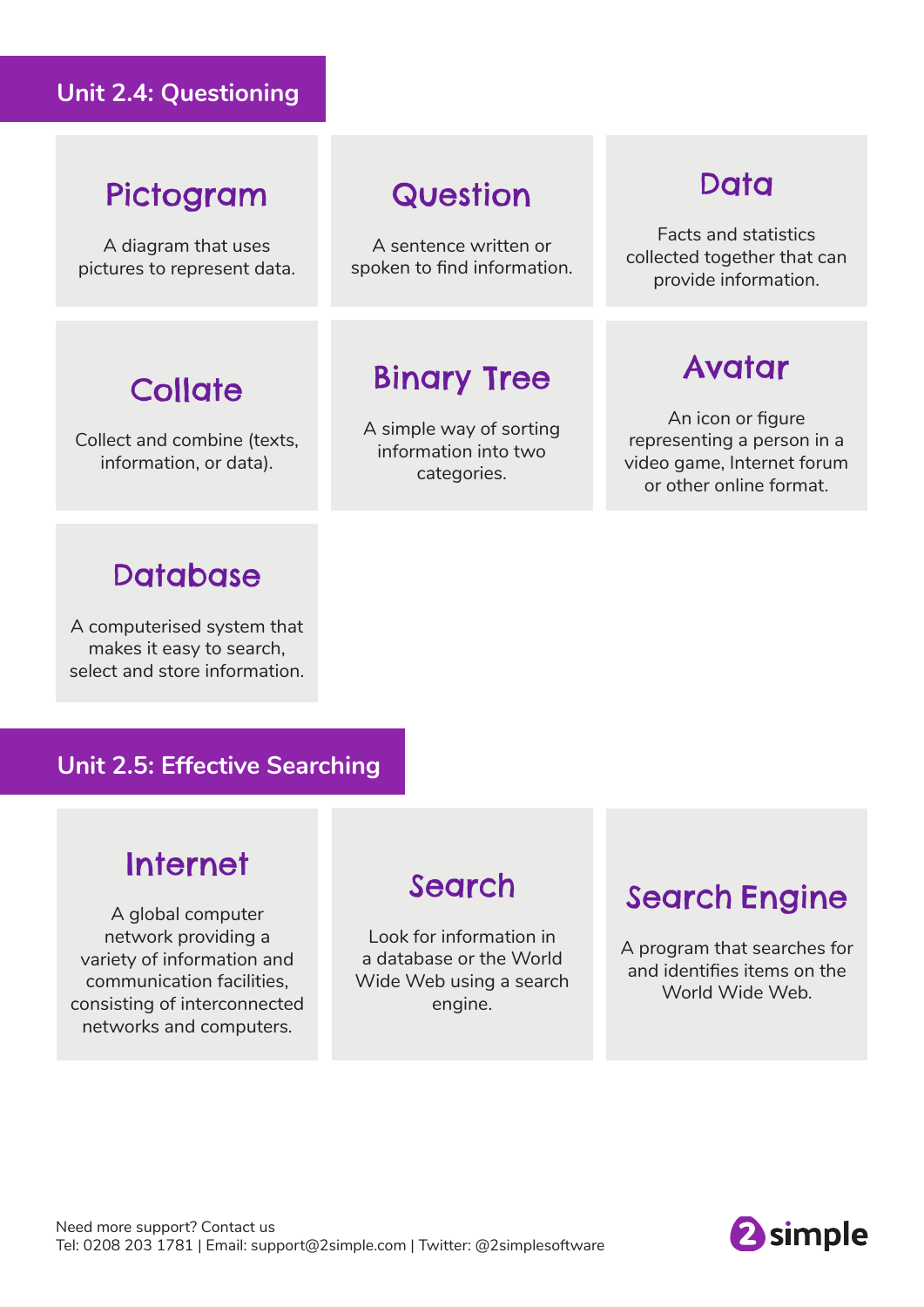#### **Unit 2.6: Creating Pictures**

#### Impressionism

The impressionist movement began in the 1860s and became most popular in the 1870s and 1880s. It differed from the common art of the time because it was not religious art, showing scenes rom religious stories or specific events, but was just intended to capture a scene at a moment. The art gave an 'impression' of the scene.

# **Palette**

Within computer graphics, this is the range of colours or shapes available to the user.

# Pointillism

Pointillism was a development of impressionism. It was invented mainly by George Seurat and Paul Signac. Pointillist paintings are created by using small dots in different colours to build up the whole picture. Colours are placed near each other rather than mixed.



An instance of posting or reposting something on a social media website or application.

## Surrealism

Explored the subconscious areas o the mind. The artwork often made little sense as it was usually trying to depict a dream or random thoughts.

**Template** 

Something that serves as a model for others to copy.